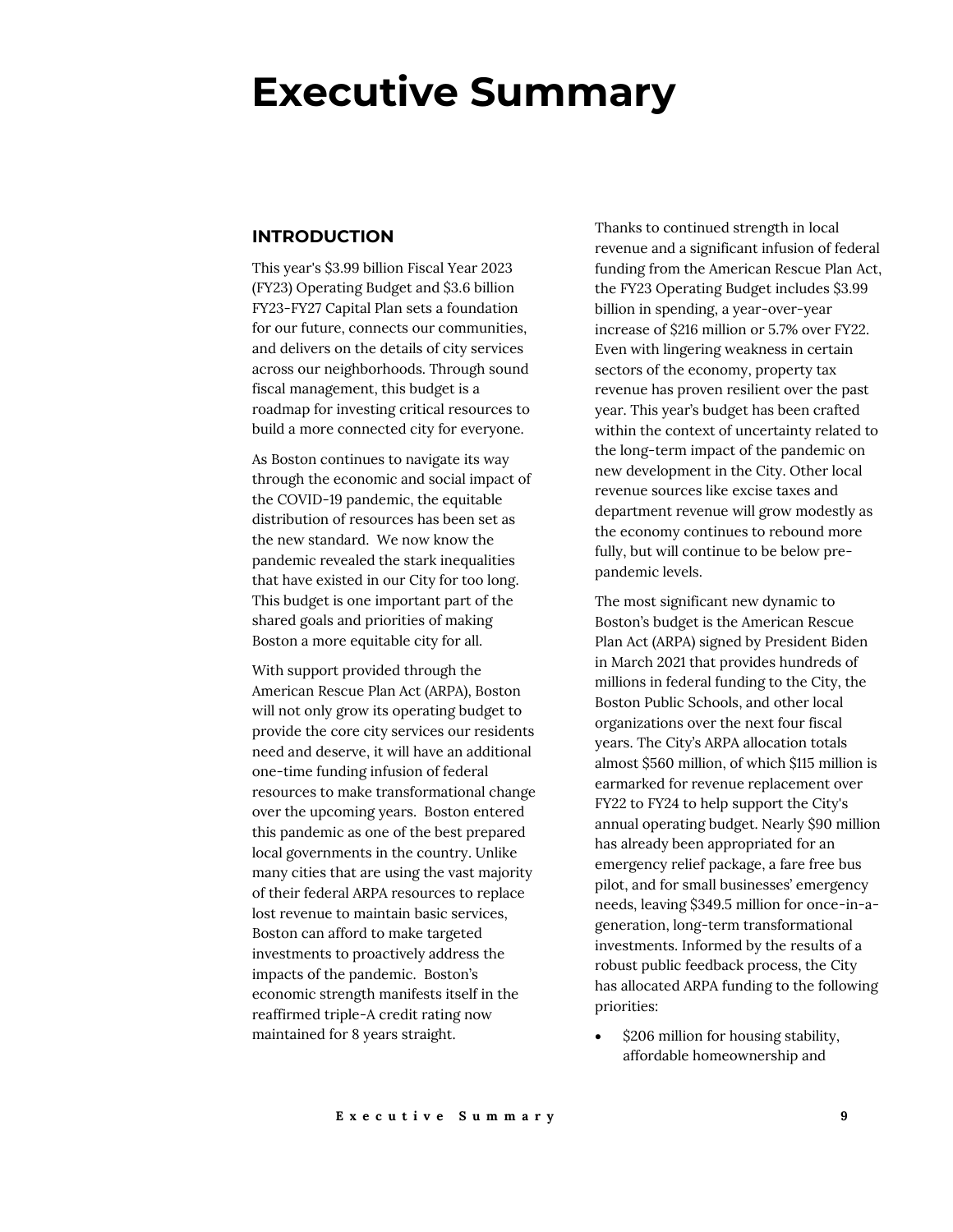financial assistance to first-generation homebuyers, strategic acquisitions to combat displacement, and deeplyaffordable housing creation on Cityowned land; a nation-leading pilot to advance energy efficiency in triple decker and other multi-family homes while maintaining affordability; and upgrades to public housing units across five sites for air quality, energy efficiency, and health;

- \$34 million for economic opportunity and inclusion, to grow BIPOC-owned businesses, further invest in our Main Street business districts, expand tuition-free community college and workforce training programs, and create a commercial rental rebate program to support small business recovery and build wealth in our neighborhoods;
- \$31.5 million for climate-focused investments, including expanding the Green Youth Jobs program, creating walking and biking infrastructure, growing and preserving our urban tree canopy, strengthening our local food systems, and supporting electrification of the City vehicle and school bus fleet;
- \$20 million for transformative arts and culture investments that will facilitate placemaking and strengthen both downtown and our neighborhood communities;
- \$20 million to ensure an equitable response to the ongoing pandemic by supporting critical COVID-19 vaccination efforts, ongoing testing, community engagement, and continued collaboration with community-based organizations and community health centers;
- \$18 million to tackle behavioral health and substance use disorder challenges;
- \$15 million for investments in our early education and childcare system,

including growing the early educator workforce and streamlining access and enrollment for Boston families; and

• \$5 million for evaluation and equitable administration, to support language access, establish an equity framework, and ensure strong compliance with federal guidelines.

This fiscally responsible budget will also fully fund long-term liabilities, like pensions and debt service, enabling investment in our City's largest Capital Plan in history. The plan touches all neighborhoods and supports capital projects, including schools and libraries, and programs, such as Vision Zero transportation efforts and street tree plantings.

The proposed FY23 operating budget also surpasses the last year of the City's threeyear \$100 million commitment to the Boston Public Schools (BPS). An increase of \$40 million will go into schools and classrooms to bridge gaps in opportunity and achievement, and make significant strides in supporting the social-emotional wellbeing of our students.

The robust \$3.6 billion FY23-27 Capital Plan proposes to invest heavily in revitalizing the shared neighborhood spaces, which Boston's residents grew to love even more during the pandemic. This year's capital plan increases in overall size and will serve as a catalyst for the local economy. The capital plan serves the dual purposes of creating and preserving vital City assets but also stimulating the local economy.

This year's Capital Plan continues to pay particular attention to equity and focus on investments in the City's inventory of roads, bridges, schools and parks in the neediest parts of the City. The Capital Plan invests in projects in every neighborhood consistent with the strategic master plans that have been developed with the community, under the Imagine Boston 2030 umbrella. This plan ensures that the municipal, civic and open space assets, which residents cherish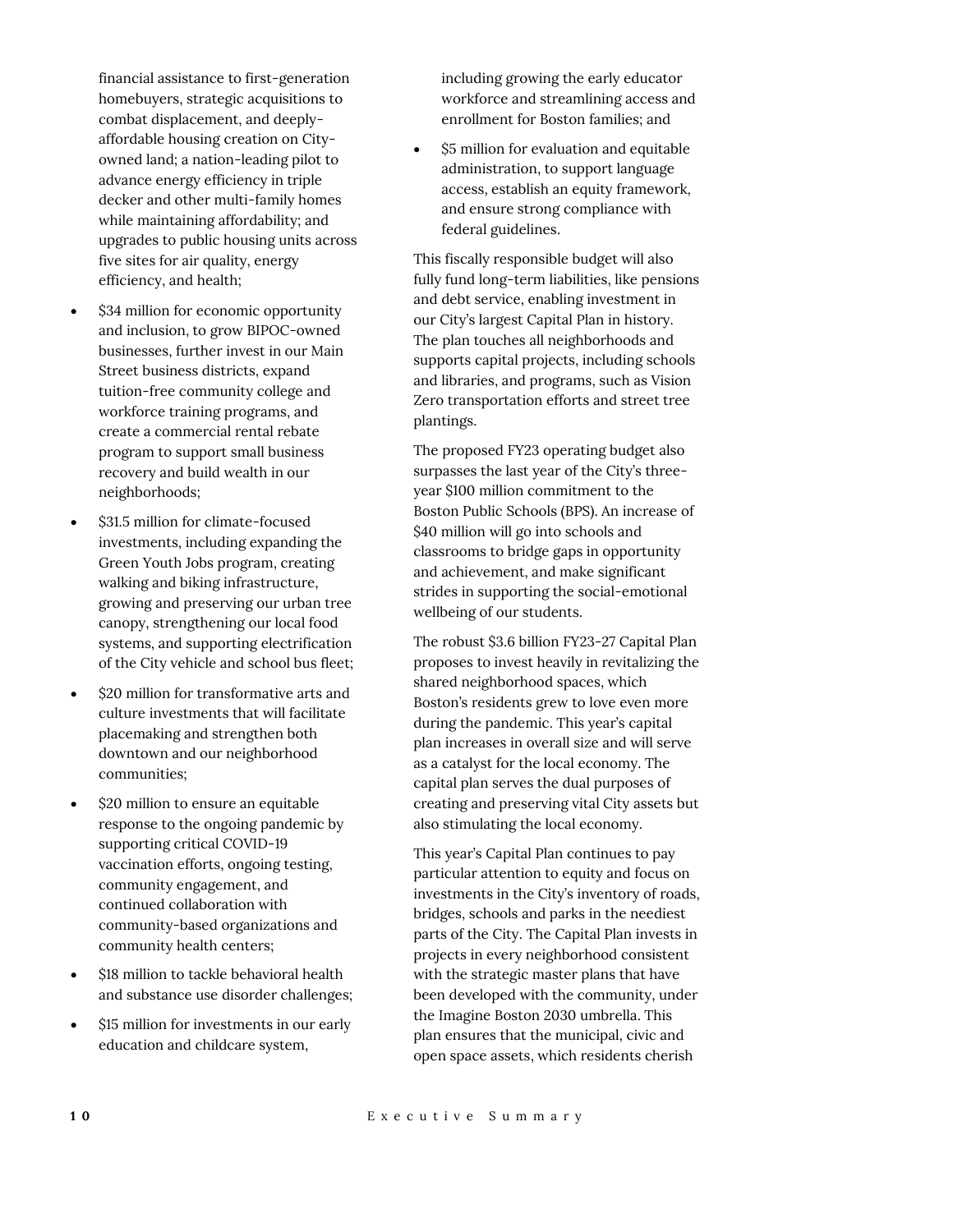in their neighborhoods, remain active and vibrant parts of the community.

The FY23-FY27 Capital Plan also includes funding for new schools and upgrading existing schools; transformative mobility projects like new bridges, roads, bus and bike lanes; major park upgrades in neighborhoods throughout the city; new civic places like City Hall Plaza and new community centers; and dedicating over 10% of new City funding toward climate resilient projects.

For more information on the City's FY23 Operating Budget and FY23-27 Capital Plan, please visit:

[https://www.boston.gov/finance/fiscal](https://www.boston.gov/finance/fiscal-year-2022)[year-2022.](https://www.boston.gov/finance/fiscal-year-2022) 

For more information on the City's ARPA spending, visit: [https://www.boston.gov/departments/m](https://www.boston.gov/departments/mayors-office/equitable-recovery-people-boston) [ayors-office/equitable-recovery-people](https://www.boston.gov/departments/mayors-office/equitable-recovery-people-boston)[boston](https://www.boston.gov/departments/mayors-office/equitable-recovery-people-boston)

#### **PUBLIC ENGAGEMENT**

As we closed out FY21 and entered FY22, the Office of Budget Management in partnership with the Mayor's Office of New Urban Mechanics, launched the *Moving Through the Budget (MTTB)* engagement effort. During the MTTB program, the City and local movement therapists taught a pilot group of East Boston residents how to engage with the City, and then process their feelings about city government and city budgets. While it was held virtually due to the COVID-19 pandemic, group participants appreciated gaining the tools to learn how to engage with the city over budget matters. To learn more, visit: [https://www.boston.gov/departments/ne](https://www.boston.gov/departments/new-urban-mechanics/moving-through-budget) [w-urban-mechanics/moving-through](https://www.boston.gov/departments/new-urban-mechanics/moving-through-budget)[budget](https://www.boston.gov/departments/new-urban-mechanics/moving-through-budget)

As the City embarked on the FY23 budget development process, the order of public engagement on the upcoming budget was flipped. Before budget recommendations were finalized, a series of public listening

sessions were held in collaboration with City Councilors who served as co-hosts for the listening sessions. These sessions were held virtually due to a reemergence of COVID-19 and interpreters were present to ensure non-English speakers could engage. In addition, the City launched their first annual budget survey, translated into multiple languages, to directly hear from constituents about what they want to see in their budget, and how they want to learn about the budget. The survey, listening sessions, and other ad hoc communication and feedback loops greatly influenced the budget as recommended to the Boston City Council.

Finally, as a result of Ballot Question 1 passing in the fall of 2021, the City will create a new Office of Participatory Budgeting. This new office is funded in the Administration and Finance cabinet and is charged with creating an equitable decision-making process in which all Bostonians may participate in the budget process by Fiscal Year 2024. For additional information on this Office, see the Appropriations section in Chapter 2 Operating Budget.

## **NEW CITY COUNCIL BUDGET APPROVAL POWERS**

In November 2021 Boston voters approved Ballot Question 1, a City Charter change, which amended the City of Boston's existing budgetary process from the City Council having power to adopt or reject a budget or reduce a specific item in a budget to the Mayor and the City Council holding budgetary powers together, with the City Council now able to modify and amend appropriation orders as long as the changes do not exceed the total amount of the Mayor's proposal. FY23 will be the first budget approved following the change to the City Charter.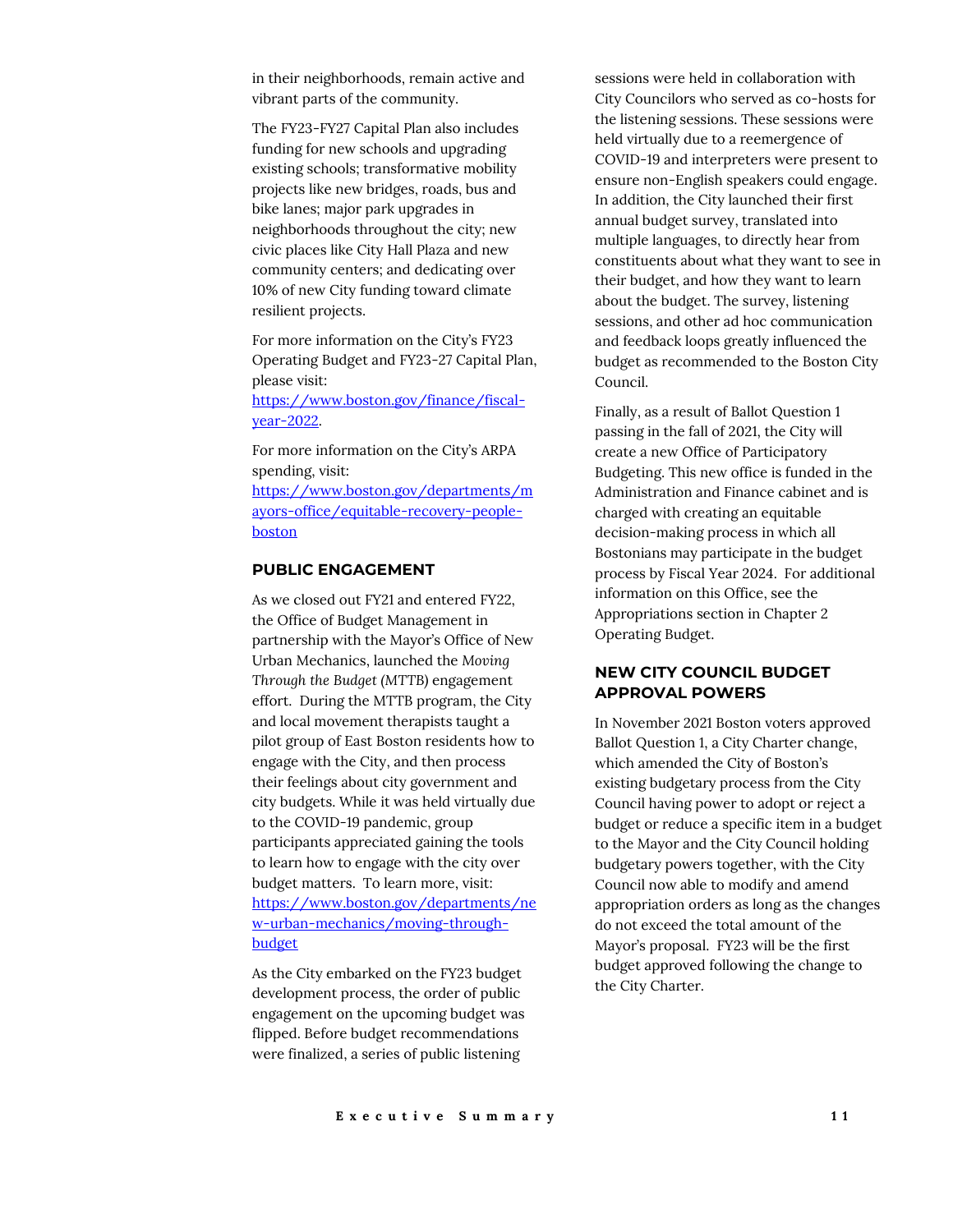#### **REVENUE**

The City's growing revenue budget, growth that persisted even during recent pandemic-impacted years, is a testament to the resilience of Boston's economy and tax base. Property tax continues to drive yearover-year revenue growth through a combination of allowable 2.5% increase and cautious new growth estimates. Local receipts, such as fines, fees and excise tax, are expected to build on signs of recovery in FY22, though this improvement comes after dramatic declines due to COVID-19 disruption. The City also expects to receive an increase in State Aid based on the FY23 State budget as submitted by Governor Baker in January 2022.

The FY23 Operating Budget relies on \$3.99 billion in revenue, a \$216 million increase over FY22 (5.7%). \$153.8 million is projected to come from property tax growth, state revenue is budgeted to increase by \$16.3 million, and local receipts (including Excises and Departmental revenue) are projected to increase by \$60.6 million. Non-Recurring revenue is decreasing by \$15.0 million, as rebounding local receipts enable the City to reduce the amount of American Rescue Plan Act funding used to replace lost revenue.



# *Figure 1 – Share of Revenue By Category FY02, FY10, and FY23*

#### **Property Tax**

While property tax remains the primary revenue source for all City services and departments, in Massachusetts, Proposition 2 ½ constrains the amount of property tax revenue the City can raise each year from its existing tax base to a 2.5% annual increase. So while total property value has grown 124% in the past 10 years, property tax revenue has grown by 77%. However, Proposition 2 ½ also allows the addition of new growth (e.g. new construction) to the City's property tax levy. Due to the City's commitment to new housing construction and the strength of Boston's development climate, property tax growth continues to be a point of strength for the City.

In FY23, we expect new growth to be lower than the last six years due to economic uncertainty and the effects of COVID-19 on construction and the real estate market. During the past half dozen years, the City has seen notable construction projects in Boston enter the City property tax base for commercial, mixed-use and residential properties, most notably in the Seaport District, Dorchester, and the Back Bay. According to the Boston Planning and Development Agency (BPDA), the estimated revenue from building permit fees during FY20 indicated the potential for \$8.2 billion in construction activity compared to an estimate of \$7.4 billion for FY19. More building activity is forthcoming with the BPDA Board approving 14.6 million square feet of development in FY21.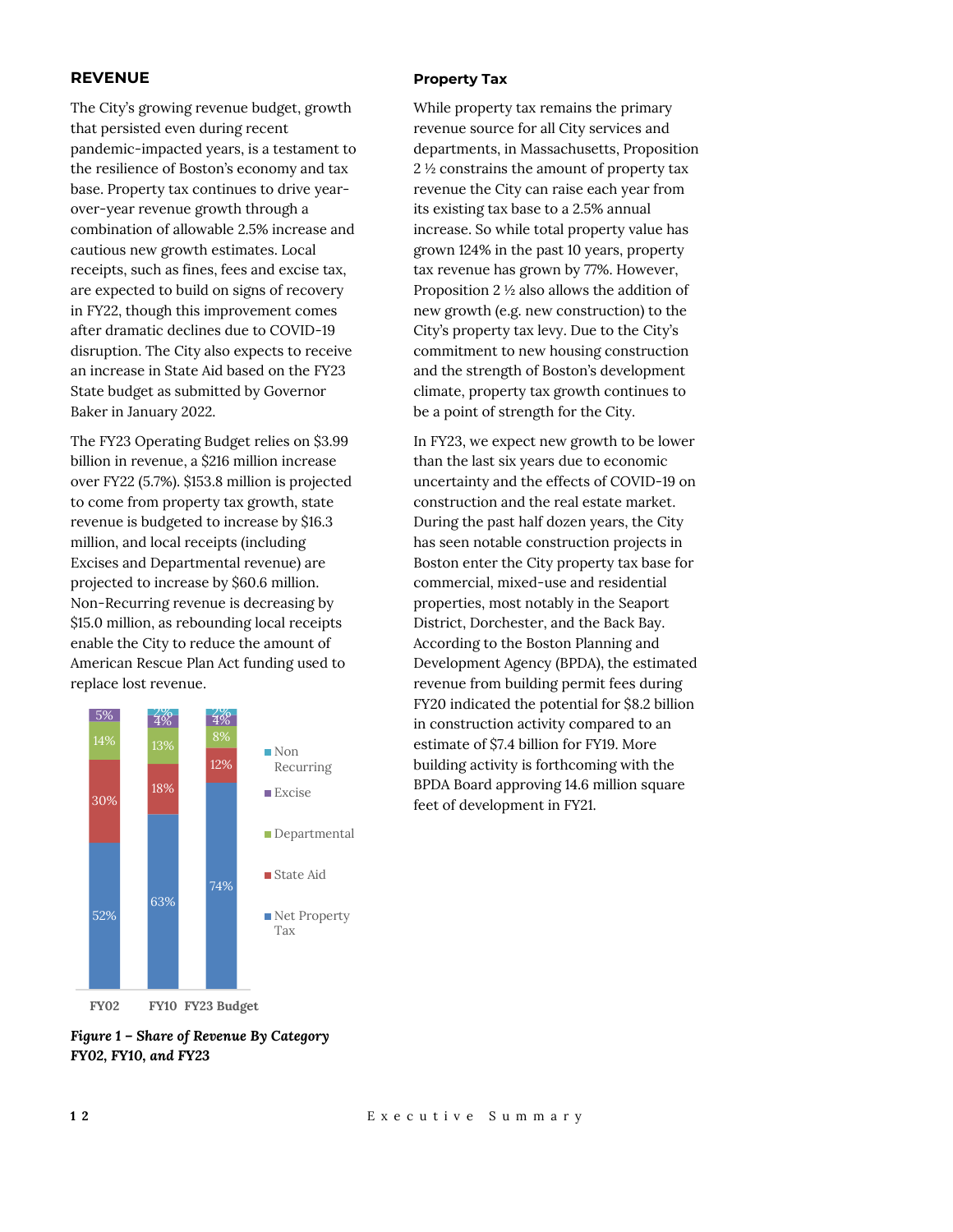

*Figure 2 - Property Tax Levy Increase by Type (in millions), FY14 - FY23*

Despite the need to maintain and grow property tax revenue, the City is committed to keeping residential property tax bills down to retain more low and middle class homeowners in the City. Policies we have pursued are demonstrating success, as residential taxes are more than 30% below the statewide average. Thanks to advocacy to increase the residential exemption limit to 35% of the average assessed value of all class one residential properties, the City Council, with the approval of Mayor Wu, once again was able to allow the maximum exemption permitted by law. The FY22 residential exemption amount increased by \$152 over the FY21 exemption and has saved residents an average of over \$30 million annually since it was increased to 35%.

#### **State Aid**

In 2002, State Aid comprised 30% percent of the City's annual budget and helped the City maintain a sustainable balance between local revenue and other resources. In the following decades the State pulled back from its investment, and FY23 State Aid is projected to be 12% of the City's budget. This divestment by the State has largely been driven by stagnant increases in K-12 Education (Chapter 70) and increases in State assessments.

The Student Opportunity Act, passed in 2019, represents a welcome development and includes a commitment to fully fund the City's charter school tuition reimbursement. Full funding is being phased in over multiple years; for FY23 the Commonwealth's benchmark is to fund 90% of charter school tuition reimbursement. As reflected in the FY23 Governor's budget, Boston will receive an increase of a little more than \$9 million in tuition reimbursement relative to its FY22 appropriation.



*Figure 3 - State Aid, State Assessments and Net State Aid (in millions), FY08-FY23*

Net state aid, which is gross state aid revenue less state assessments, has been trending down steeply since FY02. While net State aid will increase slightly by \$525k in FY23 over the FY22 appropriation, driven by charter school tuition reimbursement and a proposed 2.7% increase to unrestricted general government aid, Boston's net state aid remains \$236.9 million, or 64.9%, below its FY08 level of net state aid. The FY22 projected net state aid totals \$127.7 million, and the FY23 budget assumes a small increase to \$128.2 million based on the Governor's budget. Though not worse off in FY23, the City's long run loss of resources has put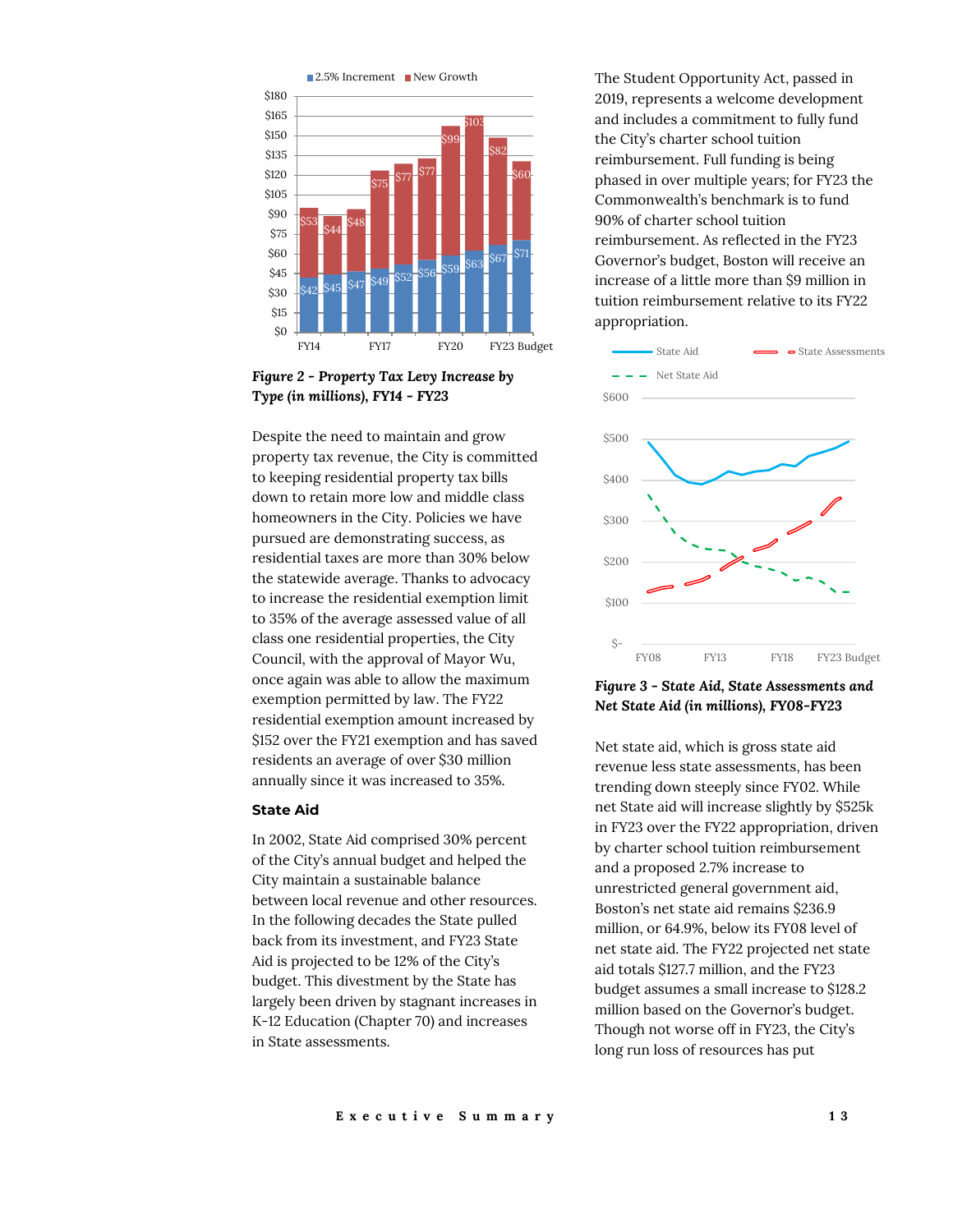extraordinary pressure on the property tax and other local revenue sources, as well as on levels of expenditures.

#### **Local Receipts**

Local receipts or revenue the City is able to generate locally, include items like excise taxes, fees, fines, and permits. This vital revenue source generally follows the City's overall economic health and was greatly impacted by the coronavirus pandemic and economic fallout, dropping \$190 million, or nearly a third, between FY19 and FY21. In FY23 local receipts are projected to increase by \$60.6 million, or 14.9%, in FY22, building on improved collections in FY22 and anticipating continued economic recovery.

Even with projected growth, local receipts as budgeted will be \$148.1 million, or 24.0%, below FY19 levels. The need for caution has been reinforced by the uncertainty created by viral variants, geopolitical events, and macroeconomic pressures. Yet improved conditions should produce gains in excise taxes that are closely linked to the economy, such as Room Occupancy, Meals and Aircraft Fuel taxes. The City is also monitoring planned increases to the Federal Reserve Federal Funds target range given the implications for national and local economic activity, as well as income derived from City investments.

Constrained by broader economic forces and limited revenue tools, the City aims to maximize local revenue. In FY23, the Administration & Finance Cabinet will continue to work with departments citywide to review collections, understand revenue drivers, and maximize revenue recovery efforts.

As local receipts are one area where the City can pursue new and expanded revenue streams and target that revenue towards critical initiatives, the City will also continue to study opportunities to raise revenue in a thoughtful, equitable, and sustainable manner.

#### **Non-Recurring Revenue**

The FY23 budget includes \$40 million in funding from the American Rescue Plan Act of 2021 (ARPA) to replace revenue lost as a result of the COVID-19 crisis. Boston is fortunate to be in a position to devote a smaller share of its ARPA dollars to backfilling revenue compared to other large cities, and this year's allotment is \$15 million less than the prior year due to rebounding local receipts. However, this funding remains an important near-term resource to enable Boston to deliver essential services and address the needs of its residents.

# **EXPENDITURES**

Overall FY23 operating budget expenditures are increasing by \$216 million or 5.7% over FY22, for a total of \$3.99 billion. The FY23 spending growth falls within the City's projected revenue growth and coupled with revenue replacement provided by the American Rescue Plan protects core services and allows for strategic recovery-based investments. The combined appropriations for City Departments, the Public Health Commission (PHC) and the School Department (BPS), and non-departmental appropriations as shown in the FY23 Budget Summary have increased by 5.4% from FY22.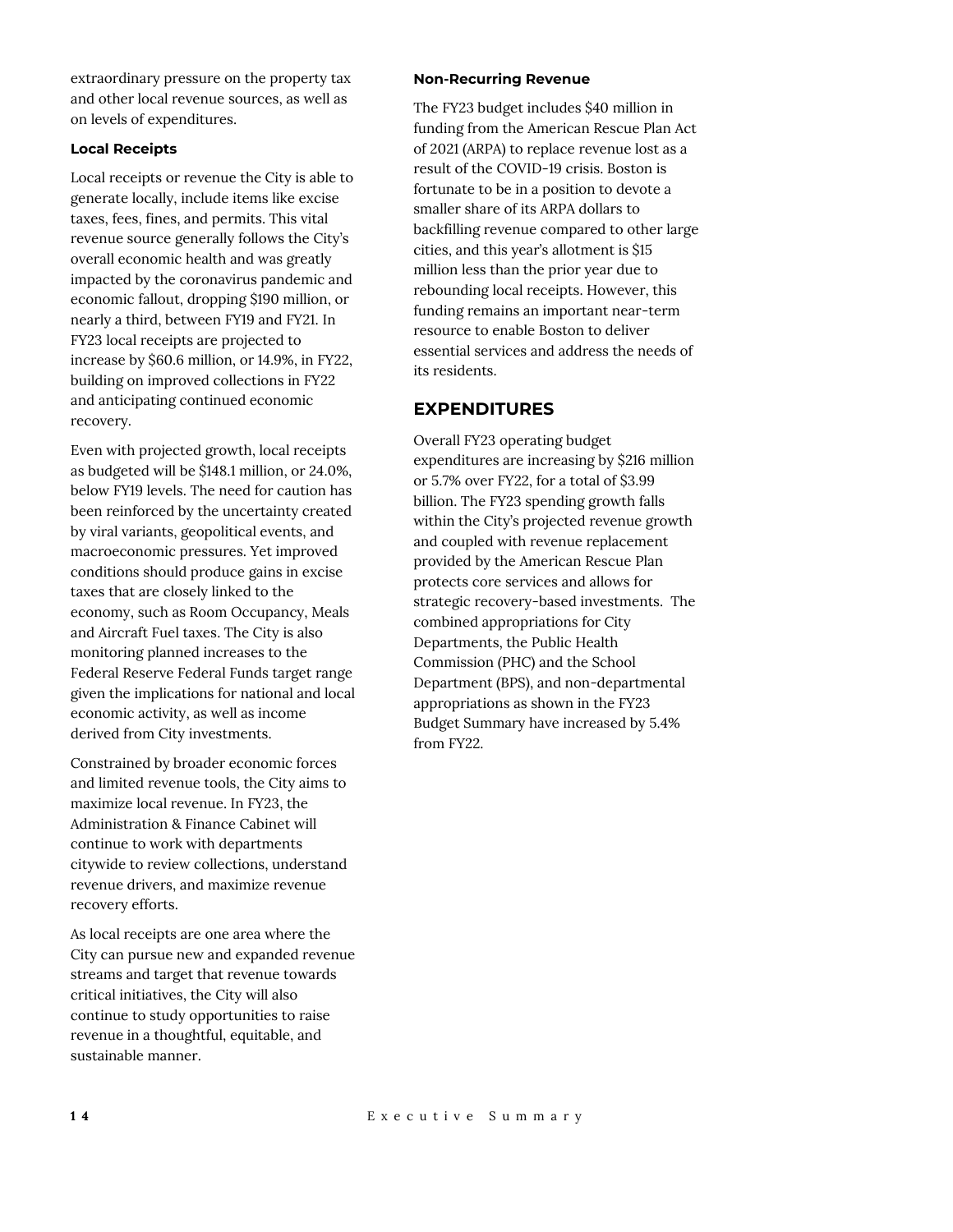

*Figure 4 - Budgetary Growth by Category*

## **Education**

With a record \$1.33 billion appropriation, the Boston Public Schools (BPS) budget is increasing by \$40.1 million over the FY22 appropriation. Boston's total investment in education, including BPS and the City's charter school tuition assessment, is growing by \$56 million, or 3.7%, over FY22.

In FY23, the BPS level services budget is decreasing slightly, driven by central office efficiencies, while \$52 million in funding for new investments will be added to provide for the health and safety of school communities returning to classrooms, address COVID-19 impacts to learning and wellness, and improve student outcomes while advancing equity goals. Federal COVID-19 relief funding will also be aligned with investments in these areas.

#### **City Services**

City Services such as Police, Fire, Public Works, Housing, and other central funds are projected to increase by a total of \$37 million (2.6%). The largest area of growth in the operating budget is in the Housing Cabinet, which is growing by \$6.5 million or 18.3%, and will build staffing capacity in the cabinet and increase resources for low income property renters. This new

operational staffing capacity will help deliver transformational projects, funded by the American Rescue Plan Act (ARPA), making significant investments in housing and homelessness to prevent displacement and expand housing opportunities for families of every income in neighborhoods across the city.

The Equity and Inclusion cabinet will seek to include every Boston resident as part of a new shared inclusive vision for Boston with the creation of two new City departments who missions are to provide resources and promote inclusivity for historically marginalized groups. The new departments for Black Male Advancement and LBGTQ+ Advancement are charged with that mission.

The Streets Cabinet will grow by \$5 million or 3% by increasing staffing levels to build capacity to make significant transformational changes to modes of transportation and mobility, supporting investments made with ARPA funding.

The Economic Opportunity and Inclusion cabinet will invest \$3 million to bolster small businesses, particularly legacy small businesses facing displacement and reimagining the roles and strategy approaches to support the City's Main Street districts.

Most City union contracts have expired and are not yet settled. The City continues to negotiate successor agreements for the outstanding contracts. The FY23 budget includes a \$79 million reserve for collective bargaining. As contracts are settled, the funding with the approval of the Boston City Council and the Mayor will be moved from the reserve to the individual departmental budgets where the wages will be paid. The City feels its employees are its greatest resource for providing excellent city services. Fair wages are an important component to support the City's greatest resource.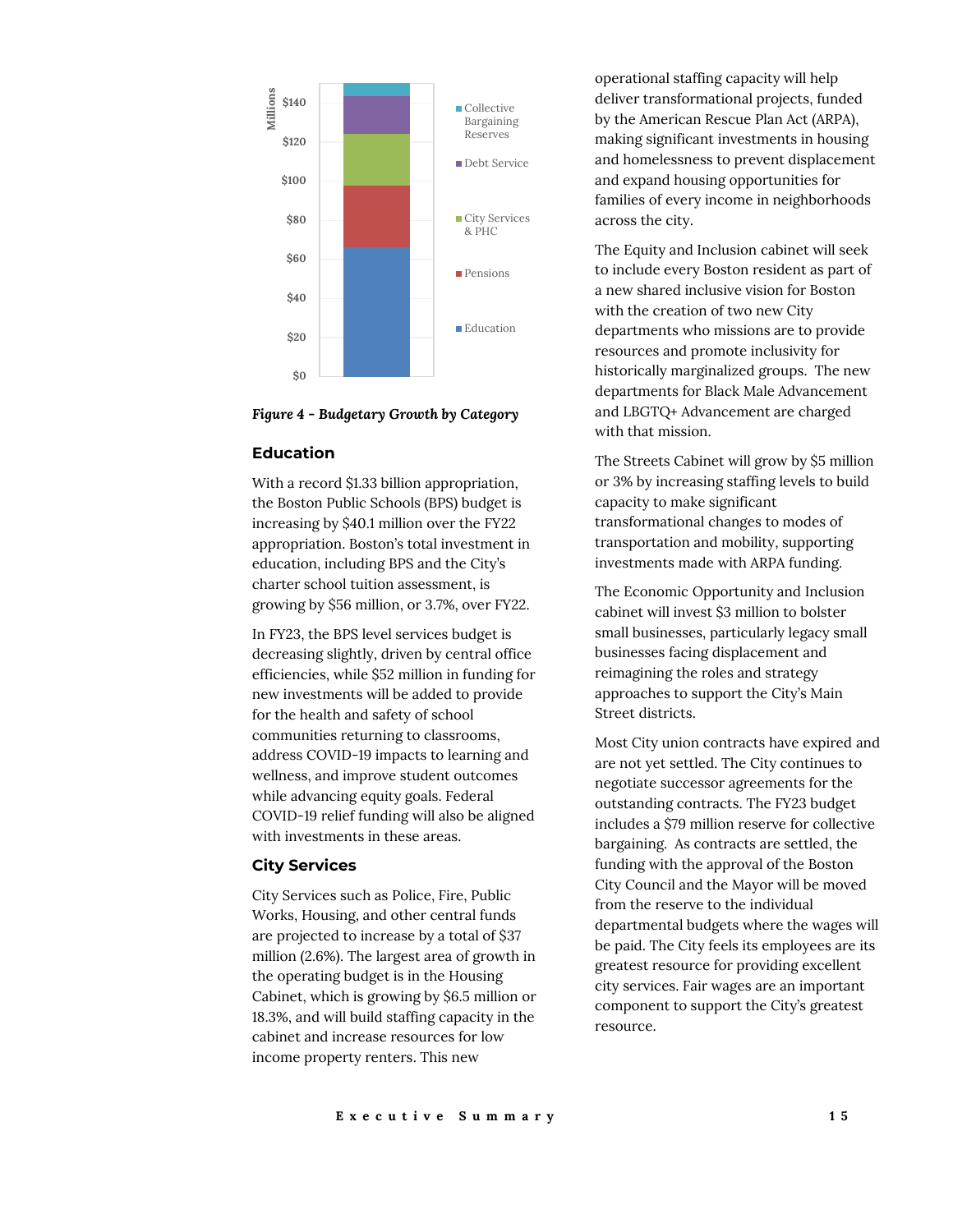The Public Health Commission (PHC) budget is growing by \$7 million (6.3%) in FY23. This increase includes key investments in public health preparedness and growing the number of EMTs. Unlike other city departments, the PHC budget contains health insurance and pension.

## **Fixed Costs**

City is required to meet its long-term financial commitments, such as pensions and debt service. This budget will continue to support the City's fixed costs for next year, including pensions, debt service and non-charter school state assessments, and it maintains the City's level of reserves to buffer against changes in the larger economic landscape. Fixed cost growth consumes 28% of the City's revenue growth but this funding commitment is critical to maintaining Boston's AAA bond rating and securing the long term fiscal health of the City.

Boston's current pension schedule is based on an actuarial valuation as of January 1, 2020. Boston's pension liability is 75.6% funded and will be fully funded by 2027.



*Figure 5 - Pension Funding Schedule*

# **FY23-27 CAPITAL PLAN**

The \$3.6 billion FY23-27 Capital Plan will make critical investments in the City's infrastructure in every Boston neighborhood, guided by Imagine Boston 2030 and the schools, streets, arts, climate and resilience plans under its umbrella. Taken together, these initiatives will support Boston's dynamic economy and improve quality of life for residents by encouraging affordability, increasing access to opportunity, promoting a healthy environment, and guiding investment in the public realm.

The Capital Plan moves Imagine Boston 2030 from idea to action. Planned borrowings are expected to increase 2.8% over last year's plan, one-time funding sources are leveraged, and the City continues to collaborate with the Massachusetts School Building Authority on the design and construction of new schools and the repair of existing building systems.

An estimated 90% of the investment in the FY23-27 Capital Plan is aligned with the City's planning efforts:

- The Capital Plan supports a commitment to invest \$1 billion over ten years to bring Boston's school buildings into the 21st century, with the construction of new schools, MSBA Accelerated Repair Program partnerships, completion of projects in the pipeline, school kitchen renovations that support the delivery of fresh and nutritious food, and reserves for future projects identified by BuildBPS community engagement.
- Boston, in collaboration with State and Federal sources, will invest \$1.2 billion implementing the core initiatives outlined in Go Boston 2030: streets that are safer for all users of our roads and sidewalks, particularly pedestrians and cyclists; travel that is more reliable and predictable; and quality transportation choices that improve